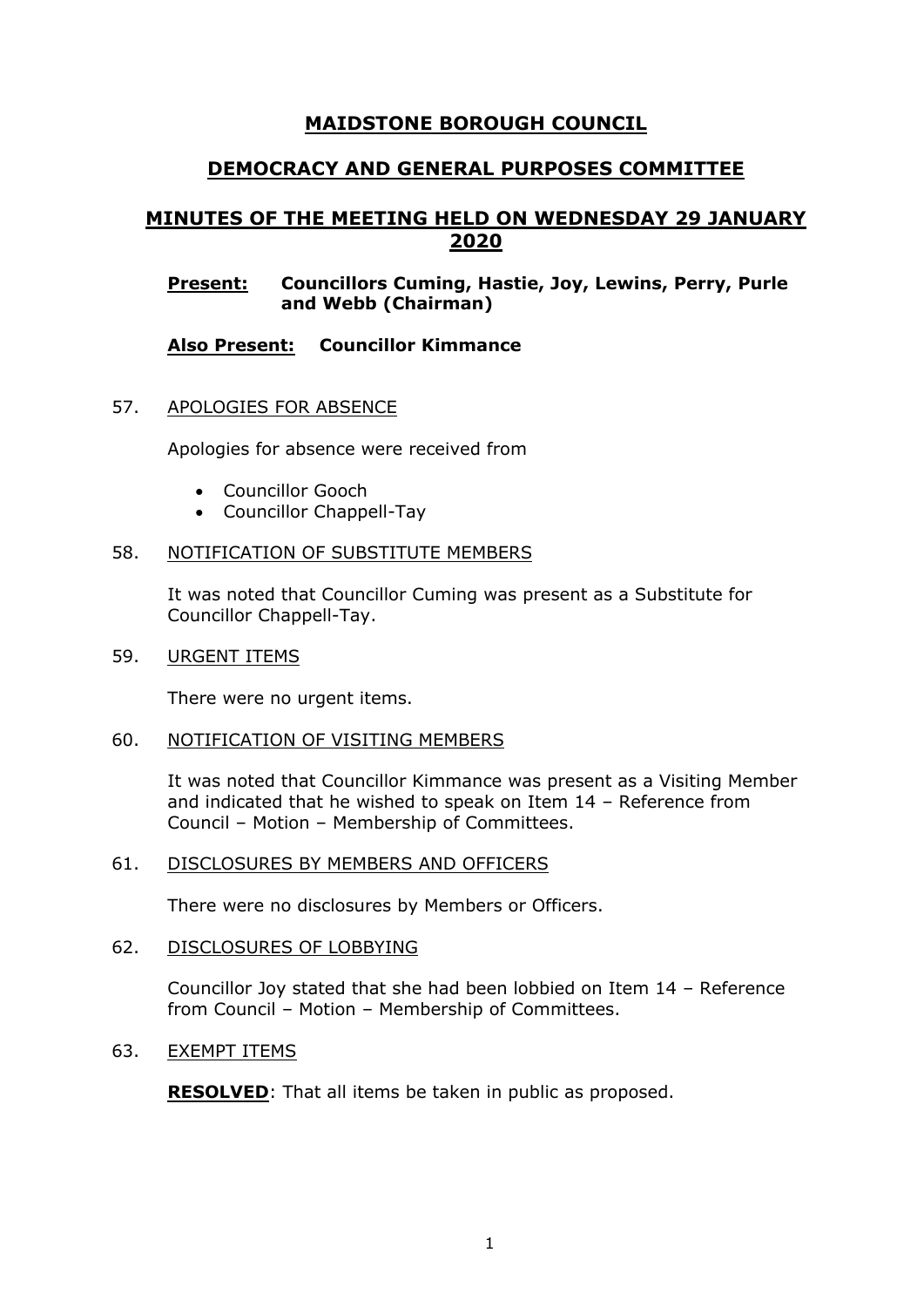## 64. MINUTES OF THE MEETING HELD ON 13 NOVEMBER 2020

**RESOLVED**: That the minutes of the meeting held on 13 November be approved as a correct record and signed.

### 65. PRESENTATION OF PETITIONS

There were no petitions.

### 66. QUESTION AND ANSWER SESSION FOR MEMBERS OF THE PUBLIC

There were no questions from members of the public.

### 67. QUESTIONS FROM MEMBERS TO THE CHAIRMAN

There were no questions from Members to the Chairman.

### 68. CHANGE TO THE ORDER OF BUSINESS

It was decided that Agenda Item 16 – Pay Policy Statement 2020 and Agenda Item 17 – Workforce Strategy Update Report would be discussed after Agenda Item 13 – Reports of Outside Bodies.

#### 69. COMMITTEE WORK PROGRAMME

The Democratic and Electoral Services Manager advised that there would be an additional report at the next Committee Meeting, with suggested changes to the constitution on Member and Public speaking at Committee Meetings. Some Members had expressed concerns about how these rules are implemented at Committee Meetings as the rules within the Constitution are meant for Council Meetings.

**RESOLVED**: That the Committee Work Programme be noted.

### 70. REPORTS OF OUTSIDE BODIES

There were no Reports of Outside Bodies.

## 71. PAY POLICY STATEMENT 2020

The Head of Mid Kent HR introduced the report on the Pay Policy Statement 2020, as part of the Transparency Legislation which came into effect in 2012, which summarised the following:

- The policy must be agreed by the Committee so that approval would then be sought from Full Council; and
- The payment information from 2019/20, Trade Union facility time and senior staff salaries have all been updated.

**RESOLVED**: That the Council be recommended to agree the proposed Pay Policy Statement set out in Appendix 1 to this report, prior to publication on the Council's website.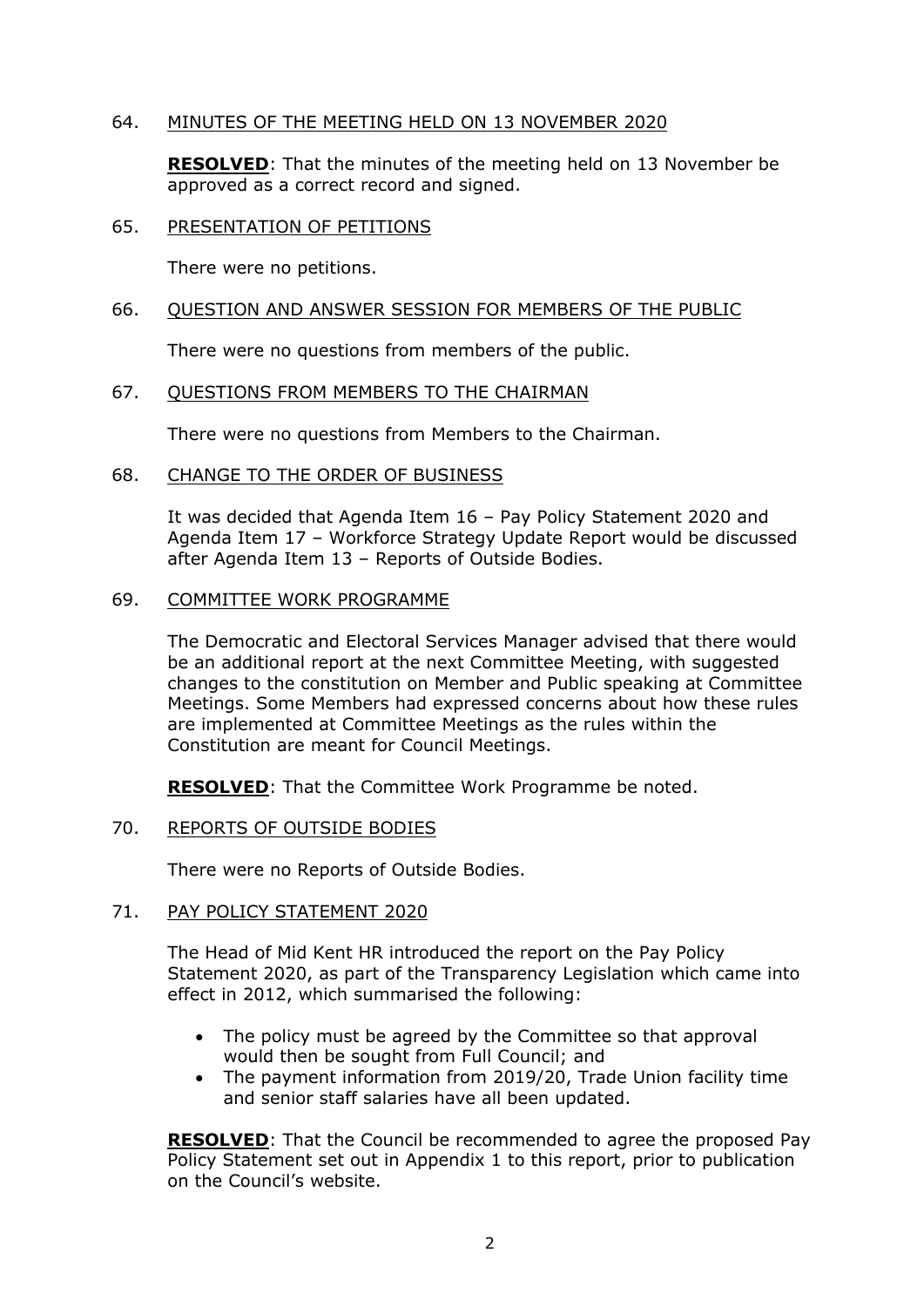# 72. WORKFORCE STRATEGY UPDATE REPORT

The Head of the HR Shared Service introduced the Workforce Strategy Update Report which was to be noted, which included the following points:

- The first in-house employment engagement survey had been designed and would be sent out soon;
- Mental Health training was introduced for Managers in November 2019;
- Managers had been completed a survey on the HR Service Delivery Model which had been introduced in April 2019, with positive feedback received;
- HR surgeries had been introduced every other month for staff members; and
- Work experience at the depot had been provided to 5 young people from the Grow 19 College.

The Committee welcomed the update report and expressed support for the actions that Human Resources had undertaken over the previous year.

**RESOLVED**: That the progress of the actions set out in the Workforce Strategy be noted.

### 73. REFERENCE FROM COUNCIL - MOTION - MEMBERSHIP OF COMMITTEES

The Head of Policy, Communications and Governance introduced the motion submitted to Council in December 2019 and the Briefing Note which accompanied it.

It was confirmed that there was no statutory reason why Councillors could not serve on both Licensing and Planning Committees, with reference made to the House of Lords Select Committee post legislative review of the Licensing Act 2003.

During the debate Members expressed both their support for and opposition to the motion. Some Members felt that attendance on both Committees could cause a conflict of interest. It was highlighted that Committee Members from both Committees had not been consulted for their views on the motion.

In opposing this view, some Members felt that as it was not a legal requirement that Members could not be on both Committees and it was an unnecessary requirement of Maidstone Borough Council's Constitution. In response to the potential for a conflict of interest, it was noted that the code of conduct would cover this as Members would need to manage any conflict of interest.

The Committee felt that the motion should be deferred in order that the views of Planning and Licensing Committee Members and Substitute Members could be obtained.